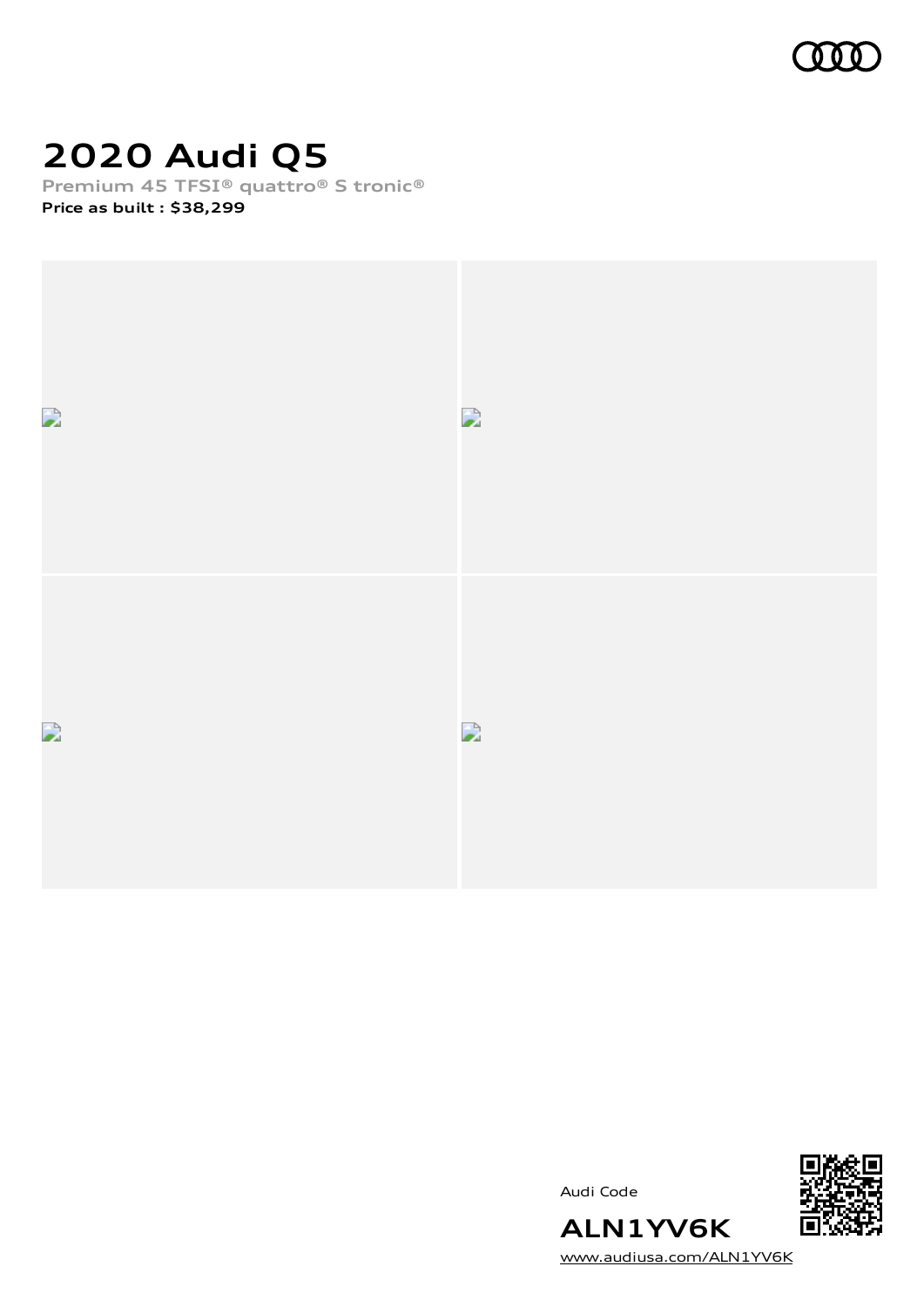# **Summary**

#### **Audi 2020 Audi Q5** Premium 45 TFSI® quattro® S tronic®

**Price as buil[t](#page-8-0)** \$38,299

#### **Exterior colour**

Mythos Black metallic

## D

#### **Further Information**

| Type of vehicle | Used car     |
|-----------------|--------------|
| Mileage         | 32,403 miles |
|                 | No           |

**Warranty**

#### **Interior colour**

| Seats     | Black |
|-----------|-------|
| Dashboard | Black |
| Carpet    | Black |
| Headliner | Gray  |

#### **Audi Code** ALN1YV6K

**Your configuration on www.audiusa.com** [www.audiusa.com/ALN1YV6K](https://www.audiusa.com/ALN1YV6K)

**Commission number** 79296f240a0e0971574e

### **Technical Specifications**

Engine type 2.0-liter four-cylinder Displacement/Bore and 1,984/82.5 x 92.8 cc/mm stroke Torque 273 lb-ft@rpm Top track speed 130 mph mph Acceleration (0 - 60 mph) 5.9 seconds seconds Recommended fuel Premium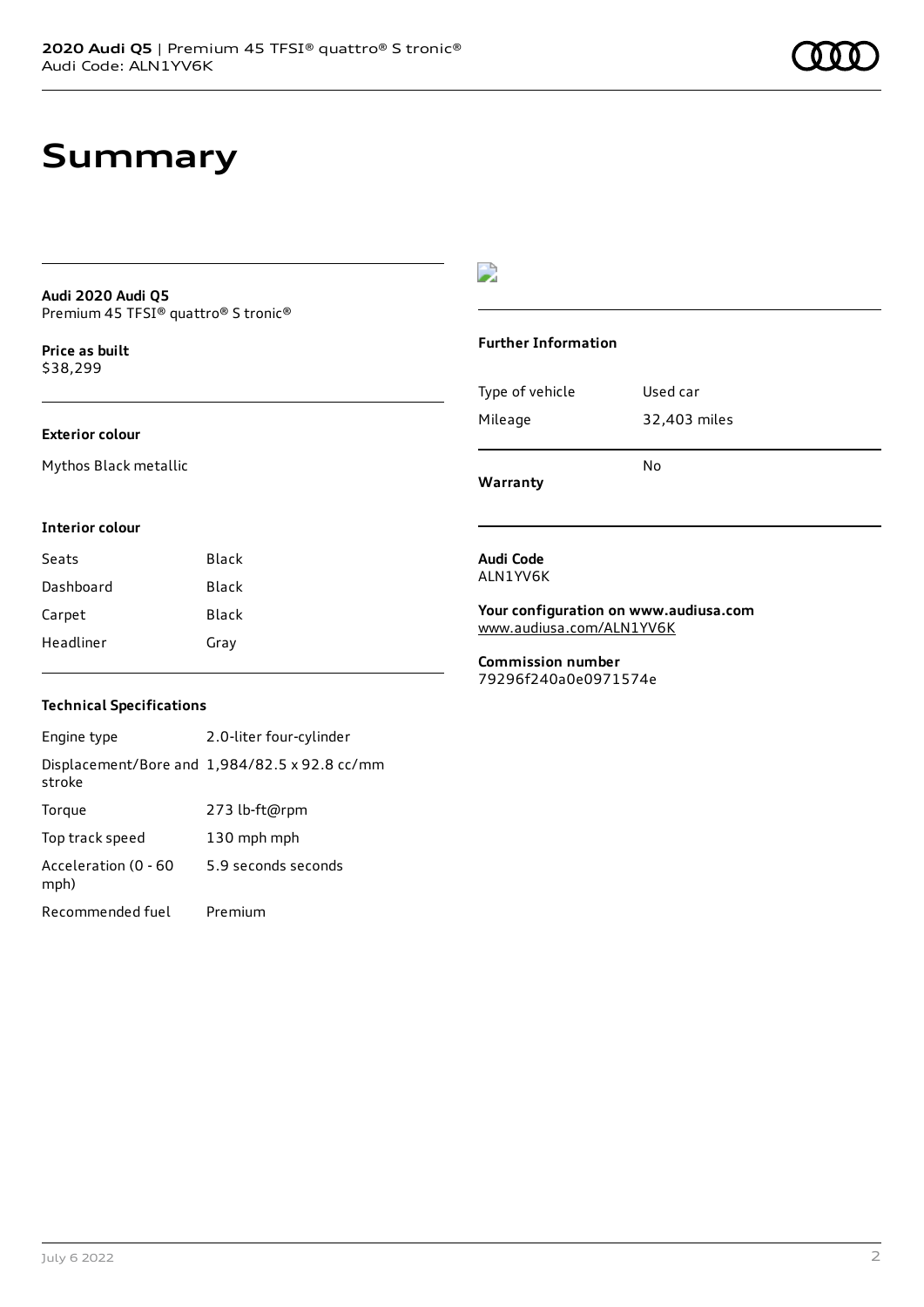

# **Standard features**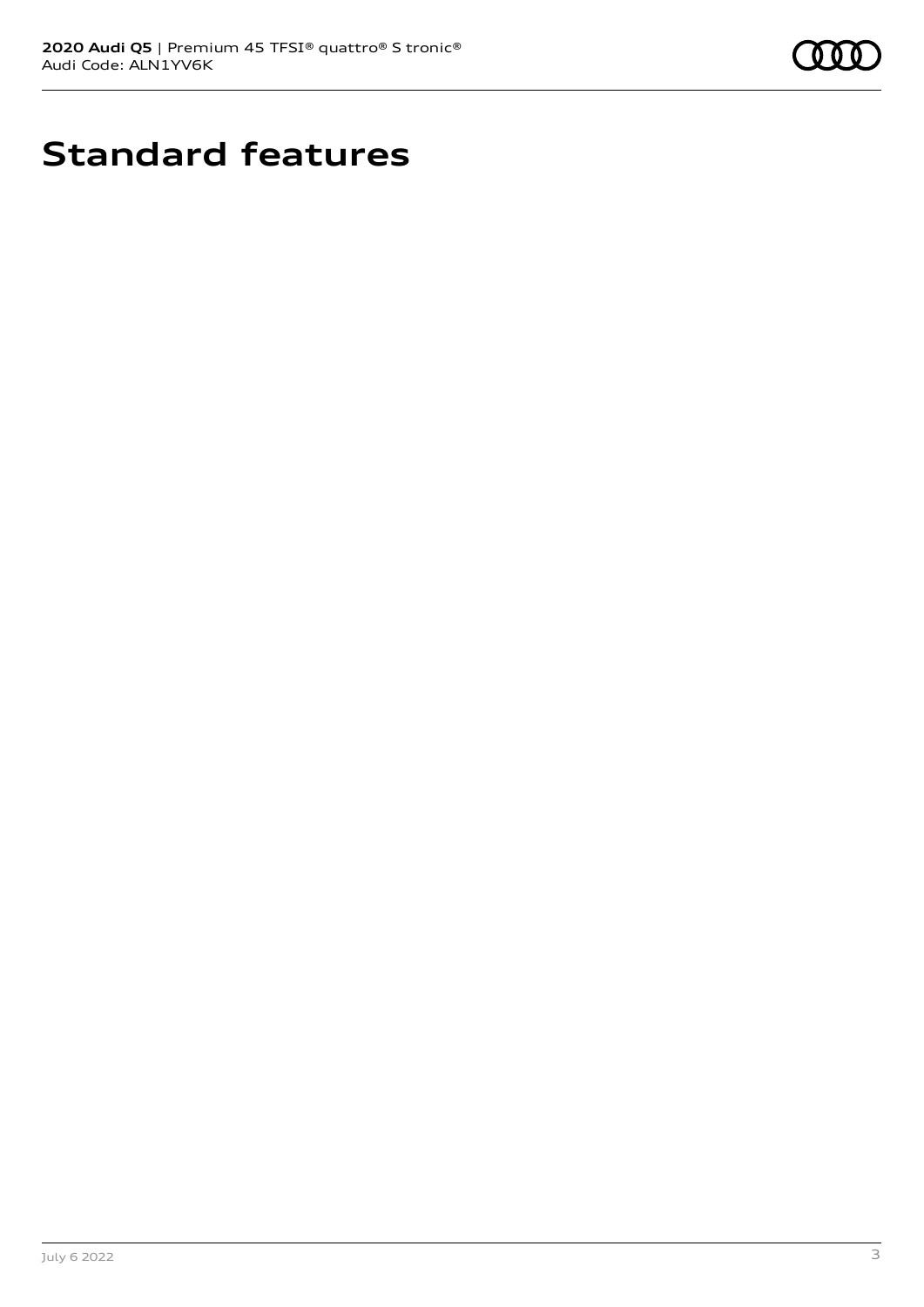# **Dealer remarks**

\*\*This vehicle is equipped with a LoJack Theft and Security Technology System. This preinstalled feature includes a 3 year subscription for an additional \$750.00 above the published sales price\*\*

\*\*AUDI CERTIFIED: UP TO 5 YEARS/UNLIMITED MILEAGE WARRANTY(see below for details)\*\* 2020 Audi Q5 45 Premium quattro quattro 2.0L TFSI

Certified. Clean CARFAX. QUATTRO, ALL WHEEL DRIVE, BACKUP CAMERA, BLUETOOTH, PANORAMIC SUN ROOF, LEATHER SEATS, HEATED LEATHER, LOCAL TRADE, CLEAN CARFAX, Black w/Leather Seating Surfaces, Audi Advanced Key, Audi Phone Box, Audi Pre Sense Rear, Audi Side Assist, Auto-Dimming Power Folding Exterior Mirrors, Convenience Package, Convenience Plus Package, Driver Seat Memory, High Gloss Gray Oak Wood Inlays, Panoramic Sunroof, SiriusXM All Access Service, Wheels: 18 5-Arm-Turbine Design.

Priced below KBB Fair Purchase Price! 22/28 City/Highway MPG

Audi Certified pre-owned Details:

- \* Transferable Warranty
- \* Warranty Deductible: \$0
- \* 300+ Point Inspection
- \* Limited Warranty: 12 Month/Unlimited Mile beginning after new car warranty expires or from certified purchase date
- \* Roadside Assistance
- \* Vehicle History

\* Includes 24/7 Roadside Assistance emergency towing, collision, jump start, flat tire change, emergency fuel service, lock-out service, extrication service, Audi assist, CARFAX Vehicle History Report and SiriusXM satellite radio complimentary 90 day subscription. If Audi New Vehicle Limited Warranty (NVLW) coverage remains at time of CPO purchase, CPO Limited Warranty Coverage commences upon expiration of NVLW and continues until 5 years from vehicle's original in-service date with no mileage limitation. If NVLW coverage has expired at time of CPO purchase, CPO Limited Warranty coverage commences at time of purchase and continues for 12 months with no mileage limitation. Limited warranty is transferable between private parties.

Awards:

\* 2020 KBB.com Best Buy Awards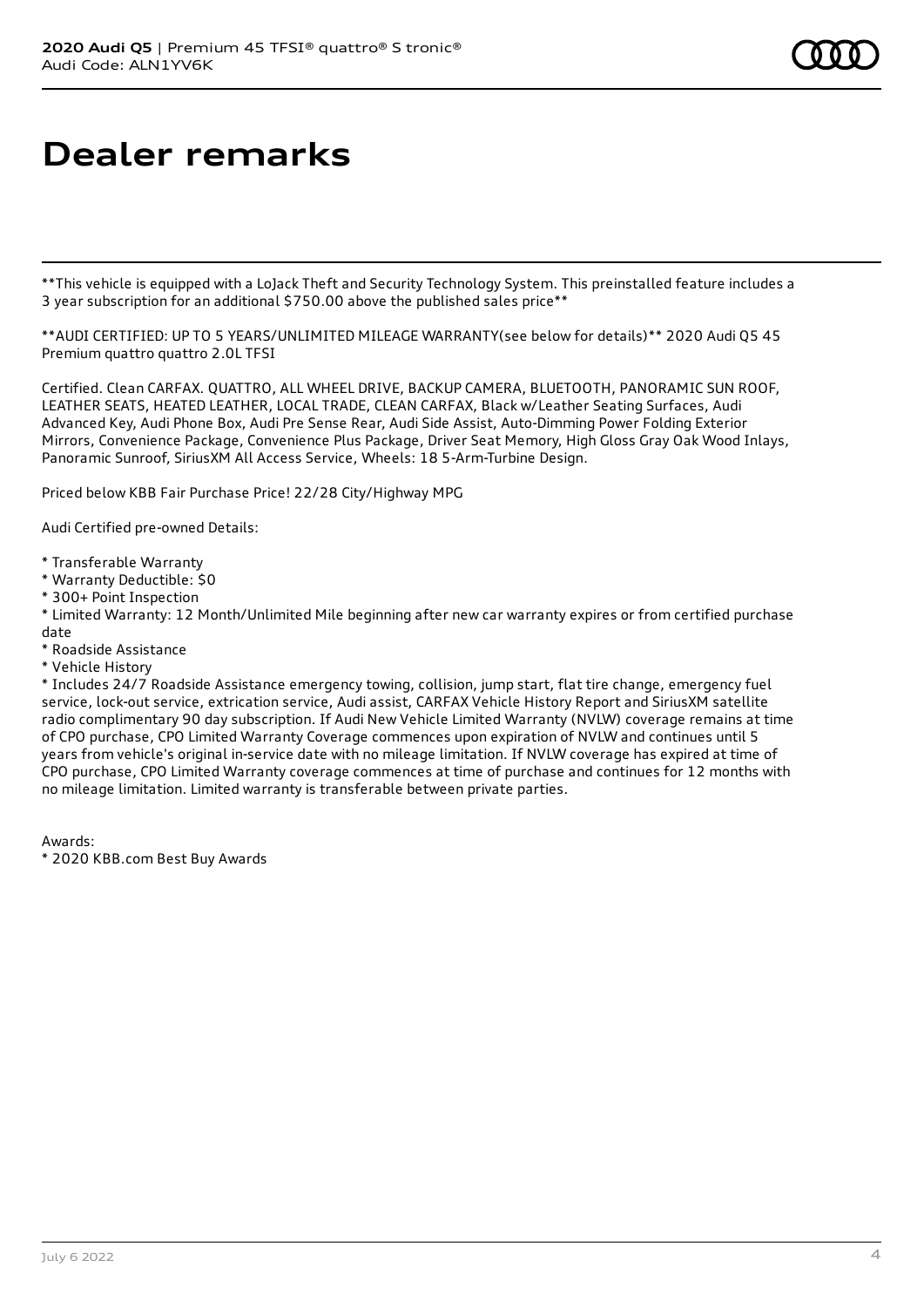# **Technical Specifications**

**(1/2)**

## **Engine**

| Engine type                                 | 2.0-liter four-cylinder                       | Steering type                              | Electromechanical power steering                                     |
|---------------------------------------------|-----------------------------------------------|--------------------------------------------|----------------------------------------------------------------------|
| Power Level                                 | 45                                            |                                            | system                                                               |
| Displacement                                | 2.0 l                                         | Turning diameter, curb- 38.4 ft<br>to-curb |                                                                      |
| Max. output ps/hp                           | 248 @ rpm                                     | Steering ratio                             | 15.8:1                                                               |
| Towing capacity                             | 4,400-lb lb                                   |                                            |                                                                      |
| Torque                                      | 273 lb-ft@rpm                                 | Suspension                                 |                                                                      |
| Valvetrain                                  | 16-valve DOHC with Audi valvelift<br>system   | Front axle                                 | Five-link front suspension                                           |
| Acceleration (0 - 60<br>mph)                | 5.9 seconds seconds                           | Rear axle                                  | Five-link rear suspension                                            |
| Engine block                                | Cast-iron                                     |                                            |                                                                      |
| Induction/fuel injection Turbocharged/TFSI® |                                               | <b>Brake system</b>                        |                                                                      |
| Cylinder head                               | Aluminum-alloy                                | Front brakes                               | 13.3 (ventilated disc) in                                            |
| stroke                                      | Displacement/Bore and 1,984/82.5 x 92.8 cc/mm | Rear brakes                                | 13.0 (ventilated disc) in                                            |
| Top track speed                             | 130 mph mph                                   | <b>Body</b>                                |                                                                      |
| <b>Electrical system</b>                    |                                               | Material                                   | Multi-material body construction<br>(steel and aluminum composition) |
| Alternator                                  | 110-150 A                                     |                                            |                                                                      |
| <b>Battery</b>                              | 420 A/75 Ah                                   | <b>Warranty   Maintenance</b>              |                                                                      |
| <b>Driveline</b>                            |                                               | Warranty                                   | 4-year/50,000-mile Audi New<br>Vehicle Limited Warranty              |

**Steering**

### Drivetrain type quattro® all-wheel drive with ultra® technology Transmission Seven-speed S tronic® dual-clutch automatic transmission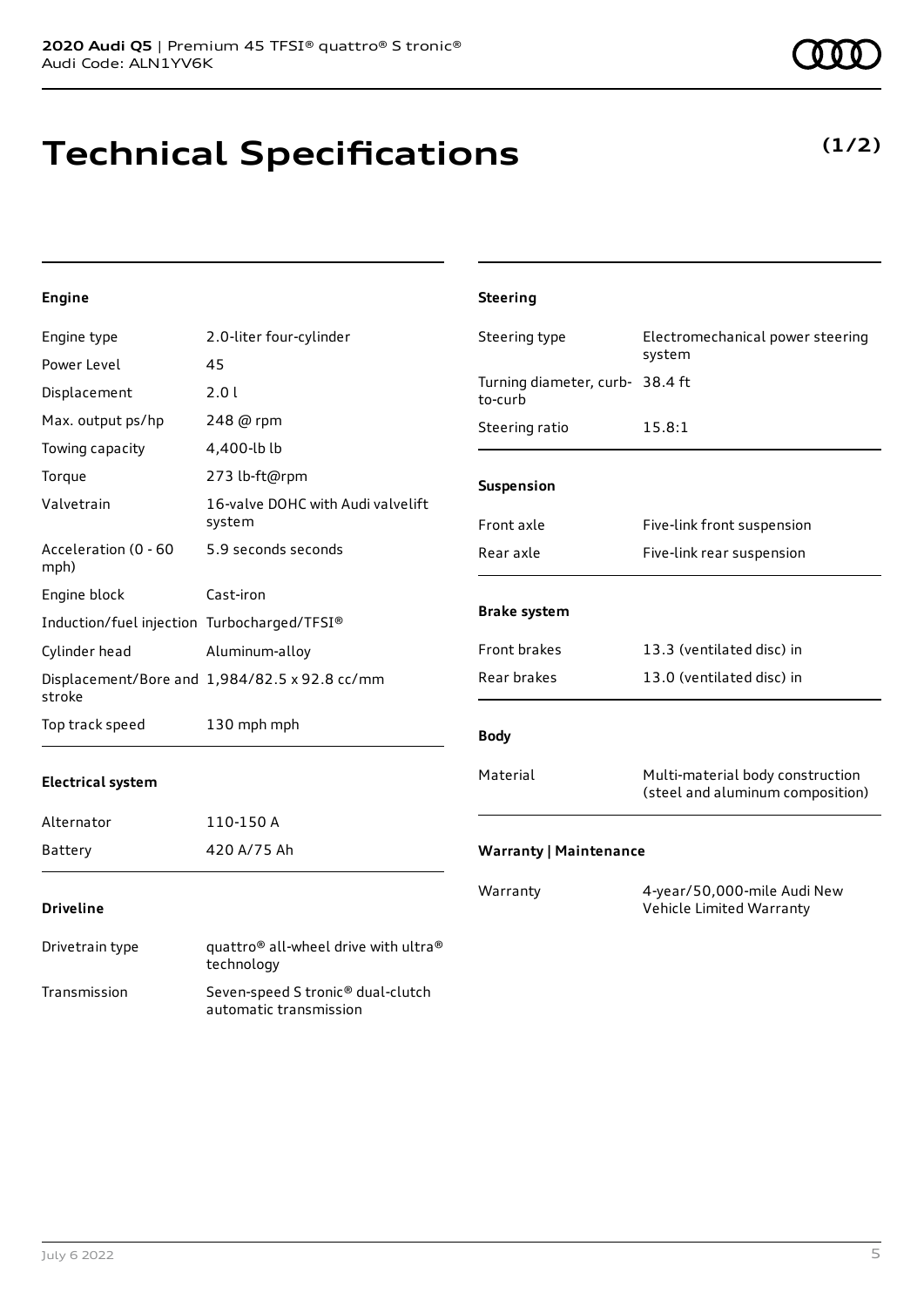# **Technical Specifications**

### **Exterior Measurements**

| Height                           | 65.3 in    |
|----------------------------------|------------|
| Overall width without<br>mirrors | 74.5 in    |
| Length                           | 183.6 in   |
| Wheelbase                        | $111.0$ in |
| Drag coefficient                 | 0.32 Cw    |
| Overall width with<br>mirrors    | 84 3 in    |
| Track rear                       | 63.3 in    |
| Track front                      | 63.6 in    |
| Curb weight                      | 4045 lb    |
| Ground clearance,<br>loaded      | $8.2$ in   |

### **Interior measurements**

| Seating capacity                          | 5                      |
|-------------------------------------------|------------------------|
| Shoulder room, rear                       | 56.5 in                |
| Head room with front<br>sunroof           | 40.2 in                |
| Leg room, rear                            | 37.8 in                |
| Shoulder room, front                      | 57.7 in                |
| Head room with rear<br>sunroof            | 37.7 in                |
| Head room, rear                           | 39.3 in                |
| Leg room, front                           | 41.0 in                |
| Head room, front                          | 41.7 in                |
| Cargo volume, rear<br>seatbacks up/folded | 25.1/53.1 cu ft, cu ft |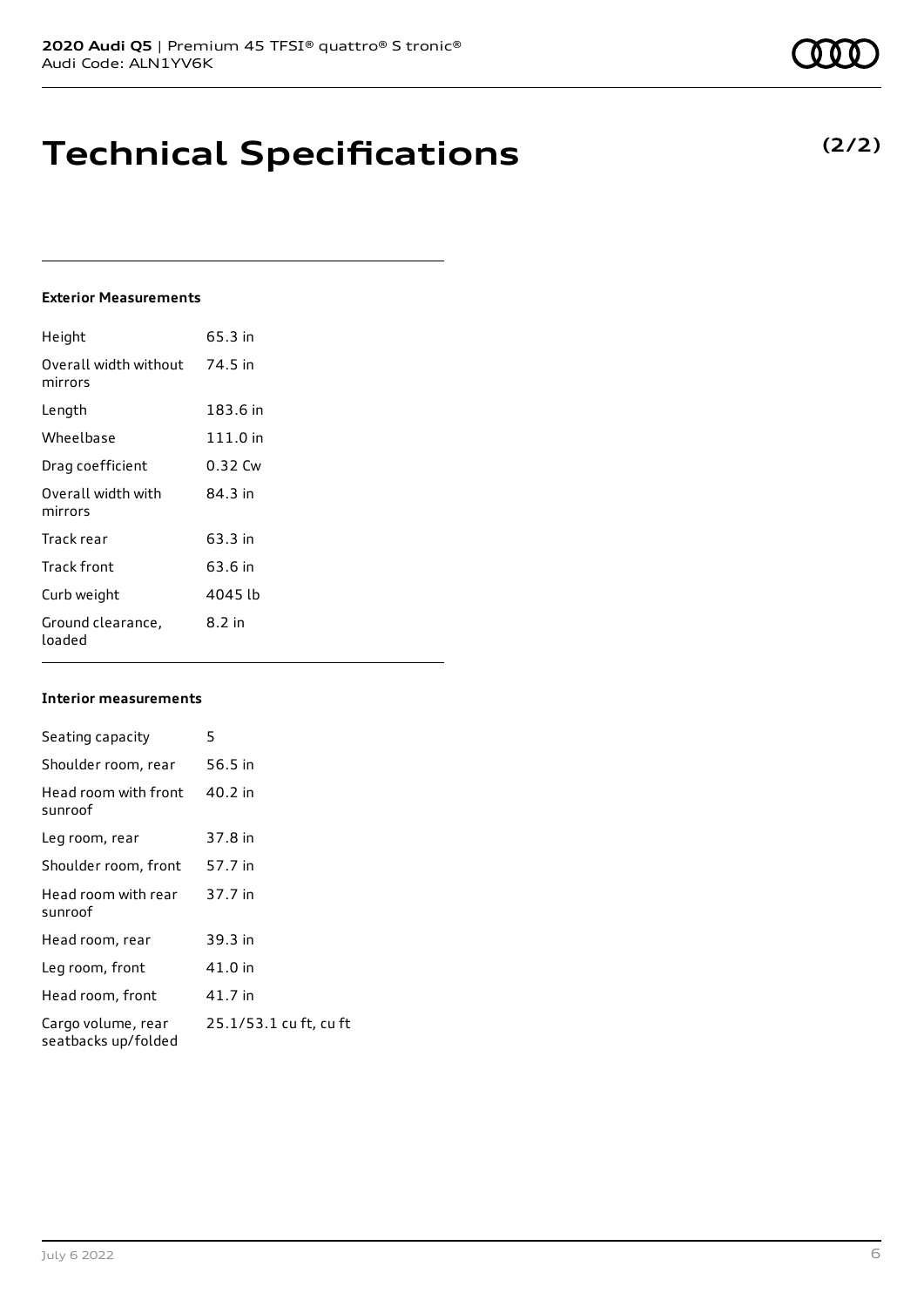## **Consumption- and emission**

### **Consumption by NEDC**

| urban       | 22 mpg |
|-------------|--------|
| extra-urban | 28 mpg |
| combined    | 24 mpg |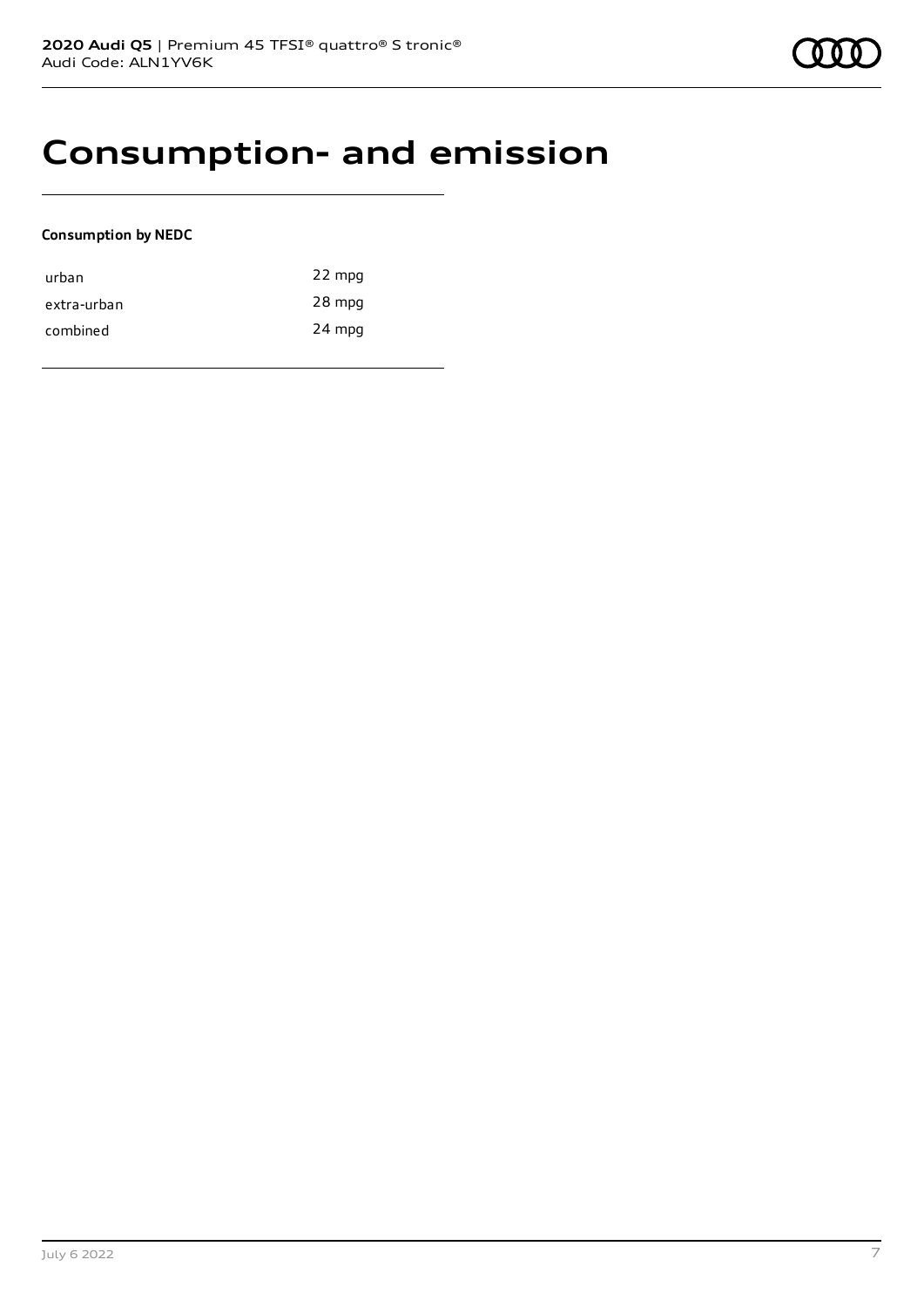# **Contact**

Dealer **Audi Minneapolis**

9393 Wayzata Blvd 55426 Minneapolis MN

Phone: +17637449393 FAX: 7637449309

www: [https://www.audiminneapolis.com](https://www.audiminneapolis.com/)